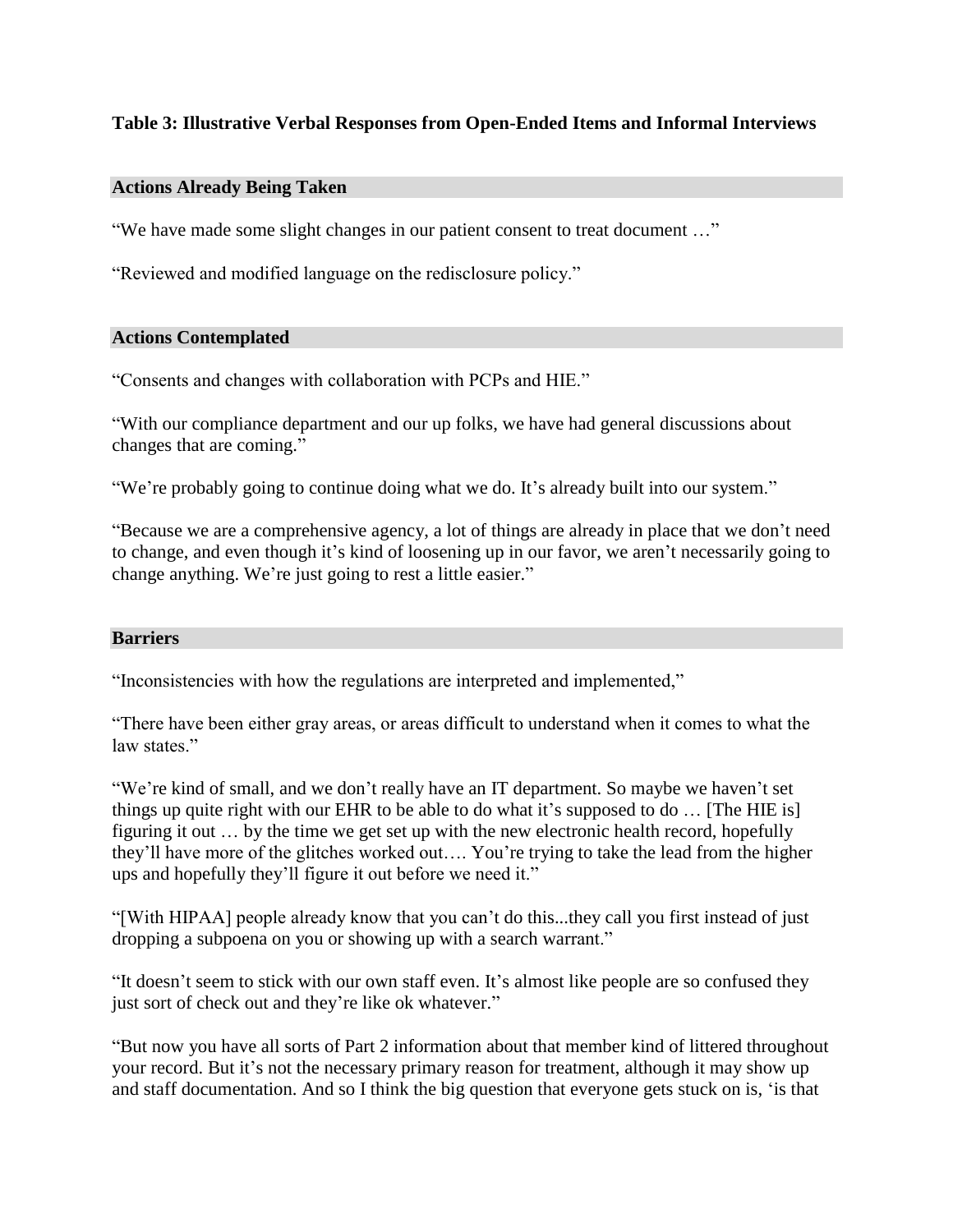considered Part 2?' and how do you then educate staff and clients around where that information falls and how do you protect it and release it."

"But it still doesn't go all the way. I mean, actually, honestly, what a lot of people would advocate for and what frankly I would support would be just completely to default to [HIPAA] at this point. Unfortunately, that's not a realistic option there are still advocacy interests. Like the Legal Action Center and such that think this is there but you know one reaction I get from a lot of outside stakeholders typically who've never heard of part two, because that's the other big problem with it is it's not publicized the public isn't aware of it. Everyone, whether you're in healthcare, not has heard of HIPAA. You know no one's heard of part two, unless you're deep in this even other healthcare providers have no idea what it is. If they're not in that space. But what you get is a lot of well this doesn't make any sense because most of the time people are using the fact that they're in treatment."

"But now you have all sorts of Part 2 information about that member kind of littered throughout your record. But it's not the necessary primary reason for treatment, although it may show up in staff documentation. And so I think the big question that everyone gets stuck on is, is that considered Part 2, and how do you then educate staff and clients around where that information falls and how do you protect it and release it when able. And it's those gray areas and that designated record set. I think that continue even with these changes, continue to be a little bit confusing."

### **Help / Resources**

"Step-by-step guide of the changes and recommendations of correct implementation … would be useful."

"Lots of webinars for the provider community so we are on the same page. More clarification around the designated record set and when non-Part 2 agencies have a Part 2 program operating within—unable to segregate the records."

"A big reason why HIPAA has been so effective is because it is so widely known by people outside the healthcare space. A public information campaign targeted at these third parties would be beneficial …"

"So we figured we would hopefully get to see some good examples of templates for Part two organizations that reflect the changes that the Cures and the CARES act did make …"

"… there're no concrete tools or examples in terms of what language needs to be there and what doesn't. And so I'm hoping somebody will take the lead. Give that to us."

#### **Tension Between Need for Confidentiality (Part 2) and**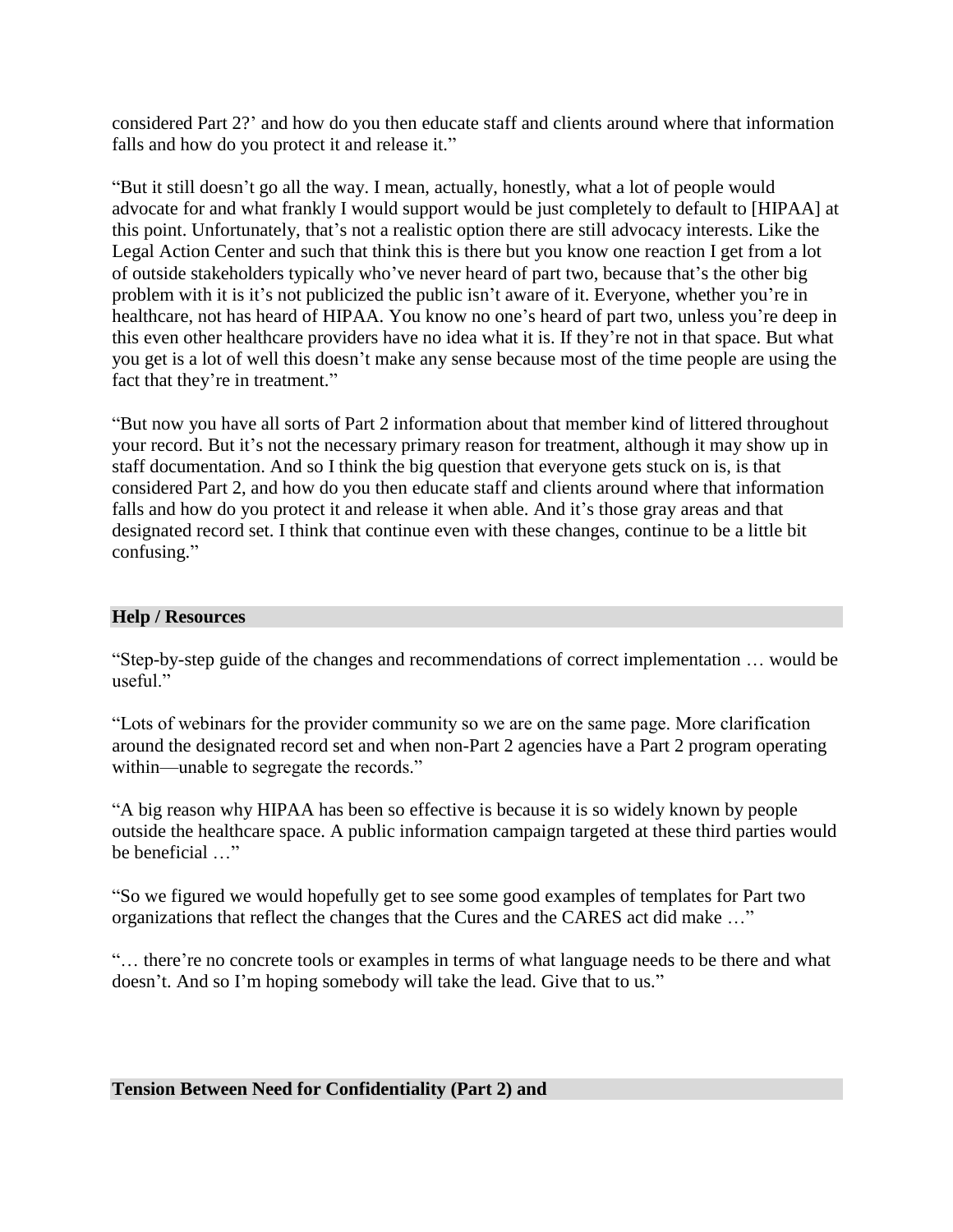# **Disclosure to Facilitate Coordination of Care (Sec. 3221)**

"… Our opioid treatment program is embedded within a larger whole-service behavioral health agency—we're a large behavioral health agency—so we have [an organization] medical records team. And so we follow their directive within the various departments and team … [They are] not anticipating a lot of changes … [see] it as very positive."

"… It's very clear, in fact, the CARES Act just reinforced [Part 2] that [SUD] treatment is not supposed to be used in criminal cases … it's getting treatment instead of incarceration, so they are trying to help coordinate the clients getting what they need. But at the same time they are law enforcement. So is it really coordination of care, and should they really be part of our team meetings and be getting updates regularly, and does the consent really cover that ...?"

"Yeah, I think we'd want to leave that extra layer of protection" [regarding moving toward CARES Act rather than Part 2]

"We see it as a good change, and of course a challenging one …"

"So I would only want to provide it to other providers with patient's consent. I don't like the blanket. Reason being is can cause problems with employment, it could cause problems with housing, could cause problems with public services, you know, food stamps or welfare, whatever. I think it really infringes on their rights."

"Interwoven in the CARES act with the restriction lifting of some of the restrictions about redisclosure and being able to disclose information for specific...they aligned with HIPAA."

"It's hard for us as the professionals to be able to advocate for our clients and access the services that they need. Because it is so restrictive."

"You want a treatment team around the person and you want to be able to do the care coordination and to have, you know, very restrictive things that say, no, you can't talk to anybody about that."

"There's a release sign saying it's okay that we can do this coordination of care. But is it really coordination of care when it's, you know, you're not really caring we your this care because it's getting treatment instead of Incarceration, you know, so they are trying to help coordinate the clients getting what they need."

"And I certainly think that's important civil rights, you know, but I also think that some people don't have much health literacy."

"Force the HIPAA, you know that broad consent, and I'm like, I don't like this one iota."

"You know, reporting methadone—it's never been done before, it's like the sacred rule you know if there's any substance abuse information, that's private it's the facts and evidence, it's